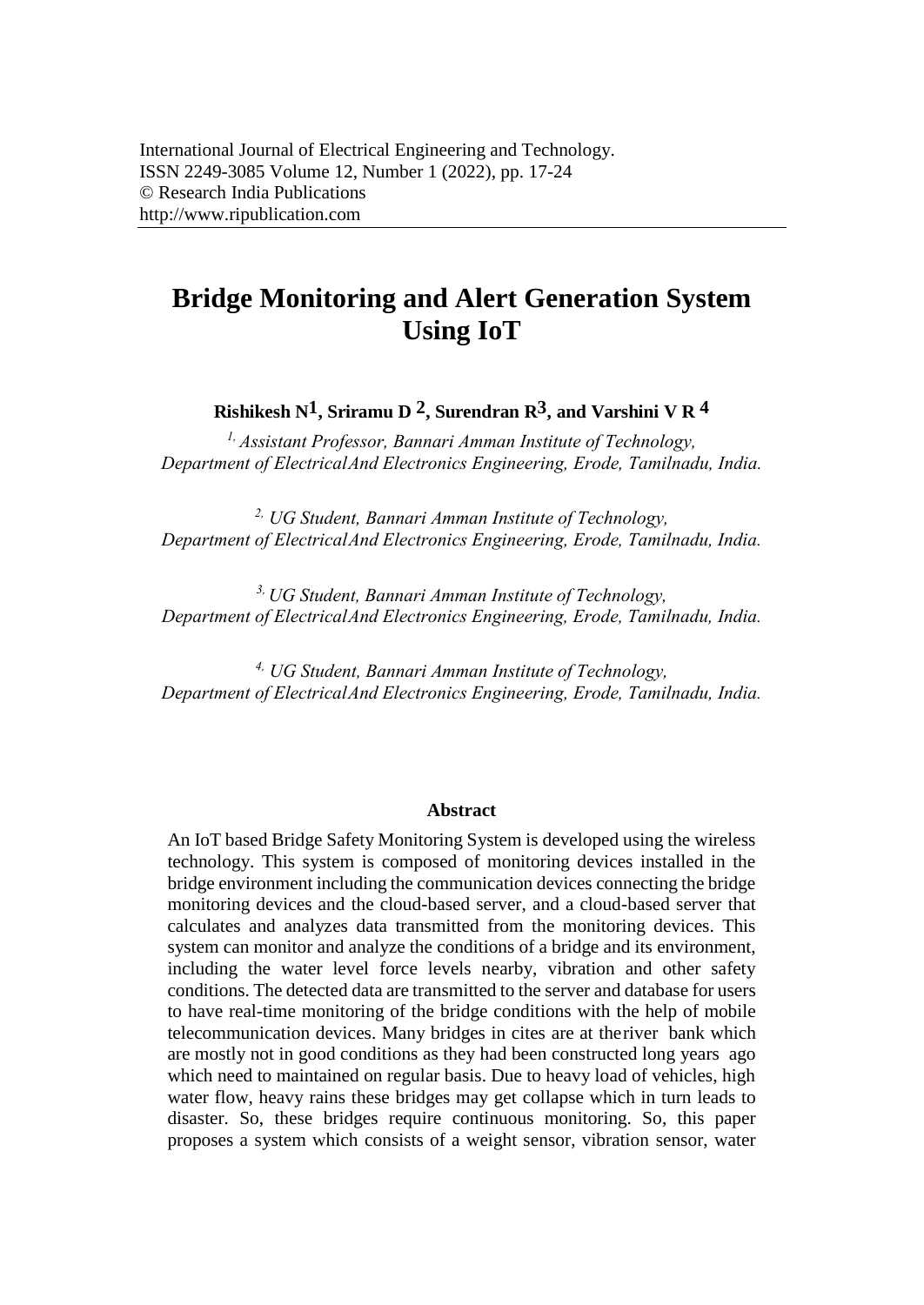force sensor, Wi-Fi module, and ARM microcontroller. This system detects the load of vehicles and if the value rises above threshold, it generates an alarm, then the concerned authority can assign the task to the employees for maintenance.

**Keyword**: IoT, ARM Microcontroller, WSN, Load, Force, Vibration.

# **1. INTRODUCTION**

This system is composed of monitoring devices installed in the bridge environment, communication devices connecting the bridge monitoring devices and the cloud-based server, a dynamic database that stores bridge condition data and a cloud based server that calculates and analyses data transmitted from the monitoring devices. This system can monitor and analyses in real time the conditions of a bridge and its environment, including the waters levels nearby, pipelines, air and other safety conditions. The detected data and images are transmitted to the server and database for users to have real time monitoring of the bridge conditions via mobile telecommunication devices. The data can be used for bridge safety management and, in the occurrence of a disaster, for disaster rescue. For its monitoring and information communication, this system uses the Wi Fi technology, a technology characterized by low power consumption, high safety and support of a large number of network works. In addition, solar energy is used as a supplementary power source for the system to reduce its costs. The system developed in this study can help promote the advancement of bridge safety management and control by providing breakthroughs to the above-mentioned problems of conventional systems.

# **2. LITERATURE SURVEY**

Jin-Lian Lee et al (2017) explained about that an IoT-based bridge safety monitoring system is developed using the ZigBee technology. This system is composed of monitoring devices installed in the bridge environment, communication devices connecting the bridge monitoring devices and the cloud-based server, a dynamic database that stores bridge condition data, and a cloud-based server that calculates and analyses data transmitted from the monitoring devices. This system can monitor and analyse in real time the conditions of a bridge and its environment, including the waters levels nearby, pipelines, air and other safety conditions. The detected data and images are transmitted to the server and database for users to have real time monitoring of the bridge conditions via mobile telecommunication devices.

Pradeep Kumara V. H. D. C. Shubhangi (2020) discussed the impact of the bridges get damaged due to aging or damage due to natural calamities, the people will remain unnoticed of it. Then the bridges will be a danger to travel as it can collapse anytime and leads to disaster. So, continuous bridge checking must be done for better bridge health. For solving this problem, a design for continuous bridge monitoring has been proposed using wireless IoT technology. This proposed design helps in monitoring bridges and can also be applied for flyovers. The design consists of monitoring devices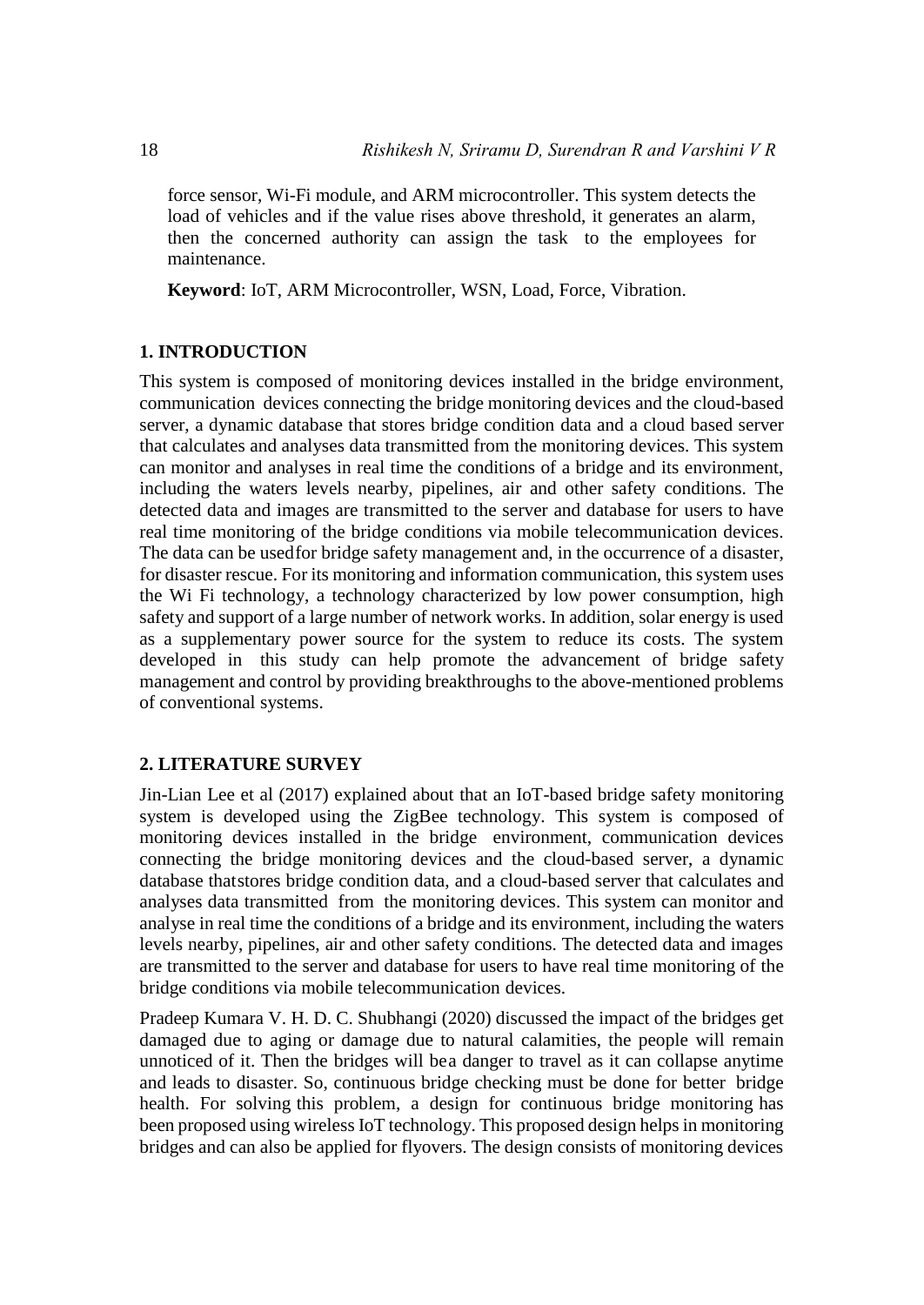as sensors like load sensor, water level sensor, vibration sensor and tilt sensor which are interfaced with communication devices. For storing the status of a bridge, a database is used. The processor is being used for calculation and analysing the data which is received by the monitoring devices. The design monitors the real-time condition of bridges and flyovers. The proposed is implemented at a low cost.

Lingzhi Yi et al (2020) suggested that the Internet of Things (IoT) based Bridge Structural Health Monitoring (BSHM) has recently attracted considerable attention from both academic and industrial communities of civil engineering and computer science. In conjunction with researchers from civil engineering and computer science, this paper studied a fundamental problem motivated from practical IoT-based BSHM: how to effectively prolong network lifetime while guaranteeing desired coverage. Integrating a promising reinforcement learning model named Learning Automata with Confident Information Coverage (CIC) model, this paper presented an energy-efficient sensor scheduling strategy for partial CIC coverage in IoT-based BSHM system to guarantee network coverage and prolong network lifetime. The proposed scheme fully exploits cooperation among deployed nodes and alternatively schedules the wake/sleep status of nodes while satisfying network connectivity and partial coverage ratio. Specially, the proposed scheme takes full advantage of the learning automata model to adaptively learn the optimal sensor scheduling strategy and significantly extend network lifetime. A series of comparison simulations using real data sets collected by a practical BSHM system strongly verify the effectiveness and energy efficiency of the proposed algorithm. To the best of our knowledge, this is the first study on how to combine the reinforcement learning mechanism with partial coverage for maximizing the network lifetime of the IoT-based BSHM.

# **3. METHODOLOGY**

In this paper, the circuit is designed to monitor the bridge and generate an alert using IoT and WSN technologies.

#### **3.1 Arduino Uno**

An Arduino is actually a microcontroller, based kit which can be either used directly by purchasing from the vendor or can be made at home using the components, owing to its open source hardware feature. It is basically used in communications and in controlling or operating many devices. It was founded by Massimo Banzi and David Cuartielles in 2005. The Arduino Uno is a microcontroller board based on the ATmega328. It has 14 digital input/output pins (of which 6 can be used as PWM outputs), 6 analog inputs, a 16 MHz crystal oscillator, a USB connection, a power jack, an ICSP header, and a reset button. It contains everything needed to support the microcontroller; simply connect it to a computer with a USB cable or power it with a AC-to-DC adapter or battery to get started. The Uno differs from all preceding boards in that it does not use the FTDI USBto-serial driver chip. Instead, it features the Atmega8U2 programmed as a USB-to-serial converter. "Uno" means one in Italian and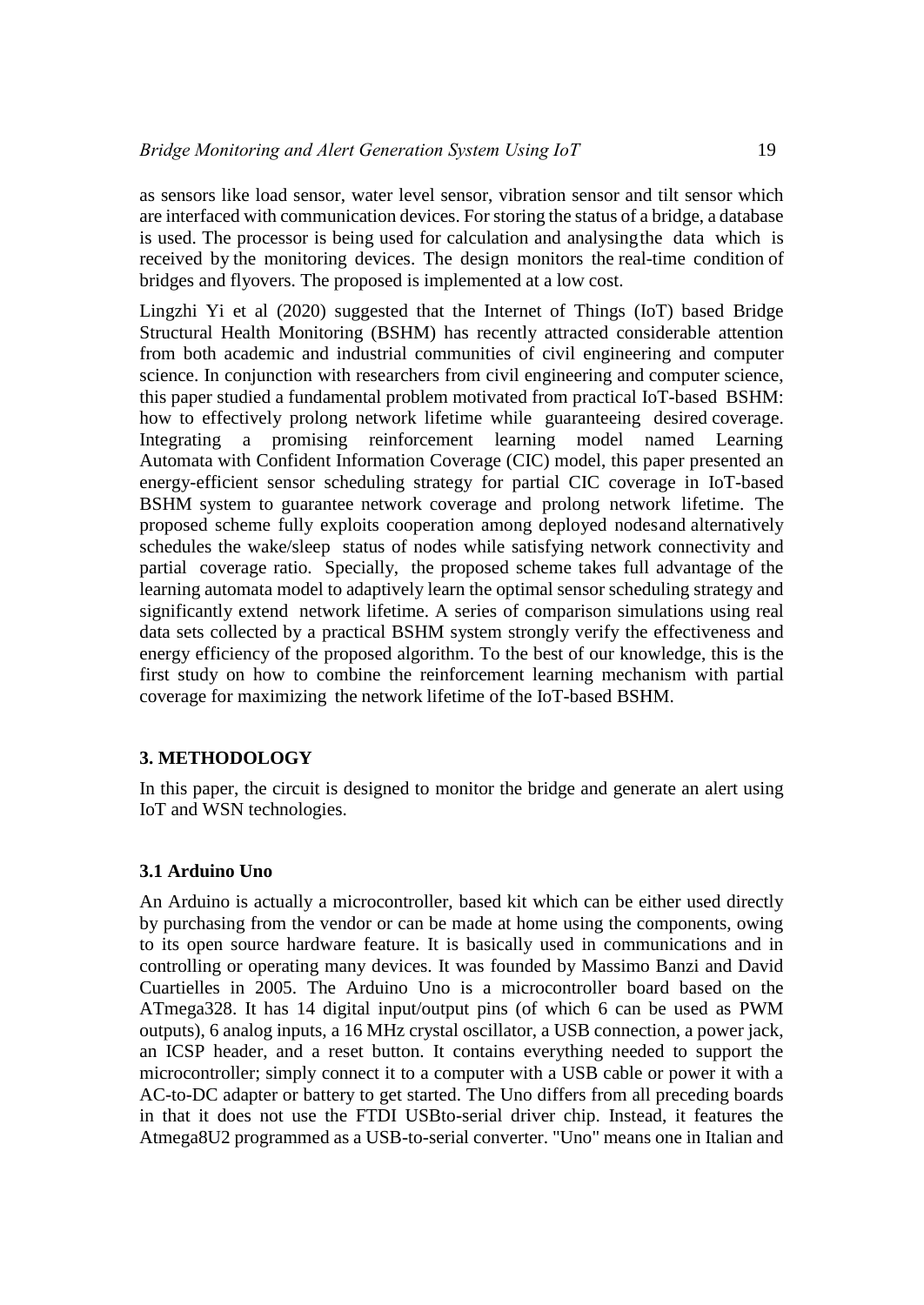is named to mark the upcoming release of Arduino 1.0. The Uno and version 1.0 will be the reference versions of Arduino, moving forward.

#### **3.2 Vibration Sensor**

Vibration sensors are used in a number of different projects, machines and applications. Whether you're attempting to gauge the speed of a vehicle, or to gauge the power of an impending earthquake, the device you're likely using is considered to be a vibration sensor. Some of them operate on their own, and others require their own power source. Various machine operating conditions concerning temperature extremes, magnetic fields, vibration range, frequency range, electromagnetic compatibility (EMC) and electrostatic discharge (ESD) conditions and the required signal quality necessitate the need for a variety of sensors.

# **3.3 Load Cell**

Resistive load cells work on the principle of Piezo-resistivity. When a load/force/stress is applied to the sensor, it changes its resistance. This change in resistance leads to a change in output voltage when a input voltage is applied. The load or force cell takes many forms to accommodate the variety of uses throughout research and industrial applications. The majority of today's designs use strain gauges as the sensing element, whether foil or semiconductor.



**Fig 3.1** Load Cell

#### **3.4 Force Sensor**

A force-sensing resistor is a material whose resistance changes when a force or pressure is applied. They are also known as force-sensitive resistor and are sometimes referred to by the initialize FSR. Force-sensing resistors consist of a conductive polymer, which changes resistance in a predictable manner following application of force to its surface. They are 31 normally supplied as a polymer sheet or ink that can be applied by screen printing. The sensing film consists of both electrically conducting and non-conducting particles suspended in matrix. The particles are sub-micrometer sizes, and are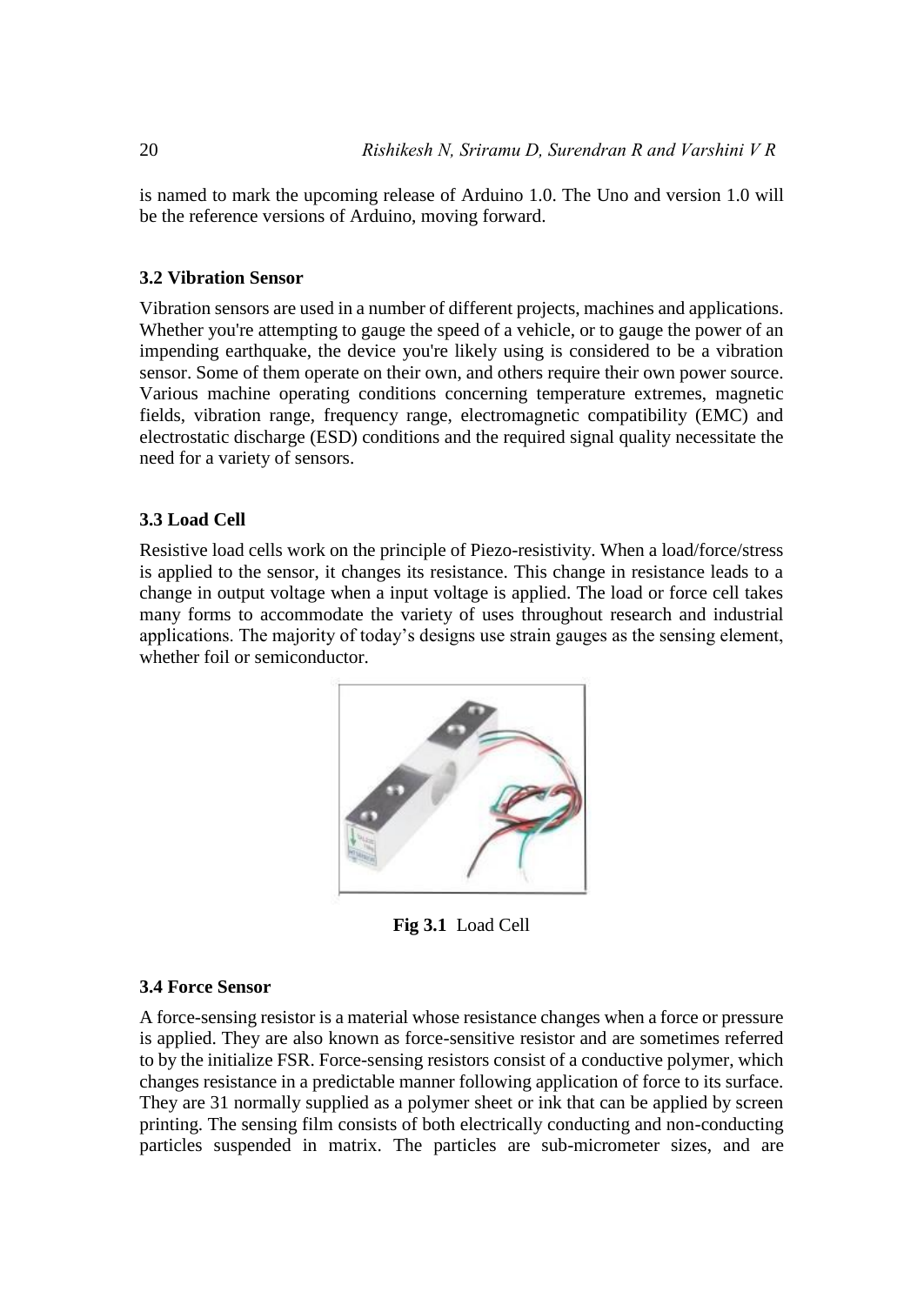formulated to reduce the temperature dependence, improve mechanical properties and increase surface durability. Applying a force to the surface of the sensing film causes particles to touch the conducting electrodes, changing the resistance of the film. As with all resistive based sensors, force-sensing resistors require a relatively simple interface and can operate satisfactorily in moderately hostile environments. Compared to other force sensors, the advantages of FSRs are their size, low cost and good shock resistance.



**Fig 3.2** Force Sensor

# **4. BLOCK DIAGRAM**



**Fig 4.1** Block Diagram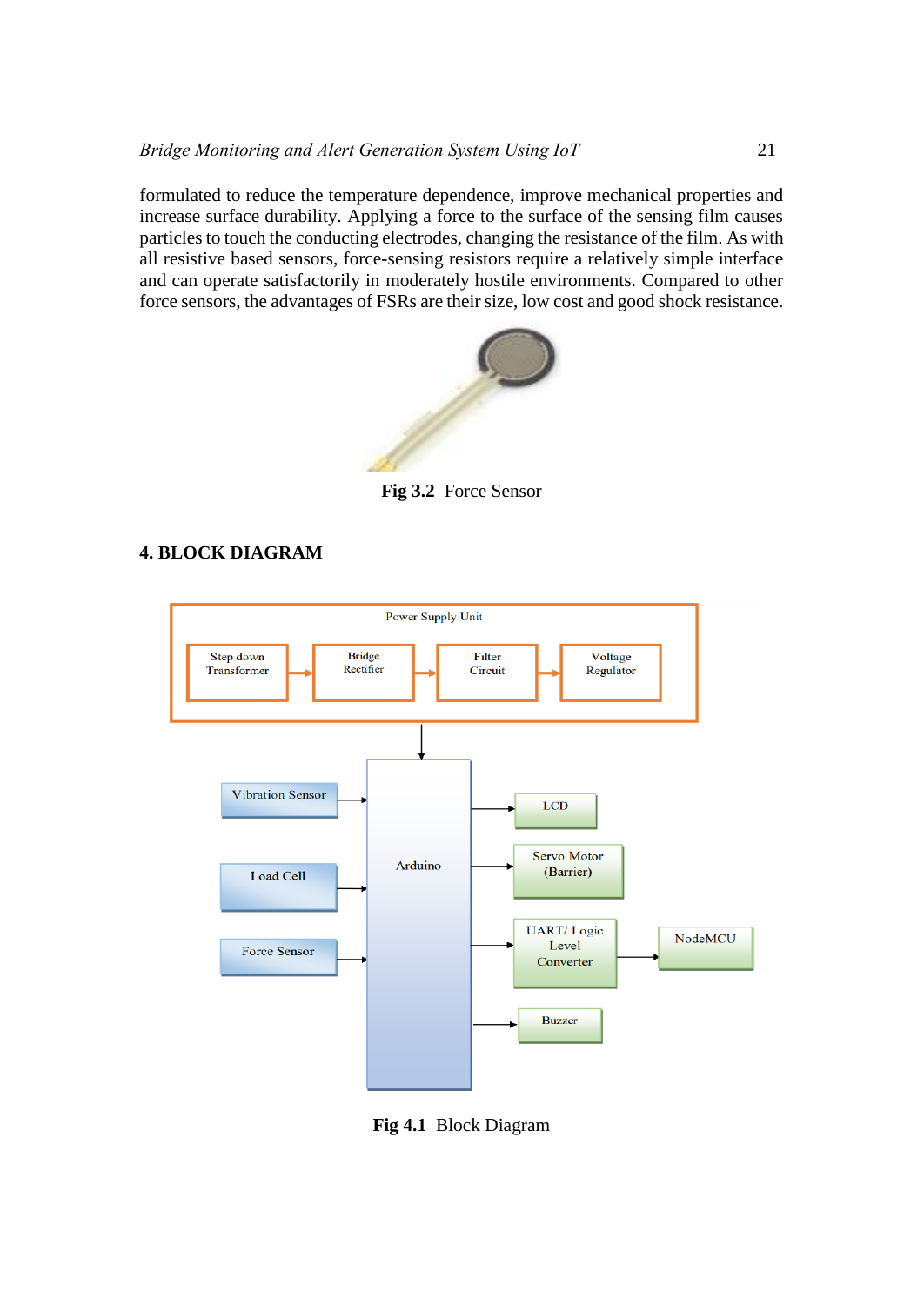# **5. WORKING AND RESULTS**

# **5.1 Working**

Arduino Uno consists of 14 digital inputs/output pins, each of which provide or take up 40mA current. Some of them have special functions like pins 0 and 1, which act as Rx and Tx respectively, for serial communication, pins 2 and 3- which are external interrupts, pins 3,5,6,9,11 which provides PWM output and pin 13 where LED is connected. The light rays passing through the LCD would be rotated by the polarizer, which would result in activating/highlighting the desired characters. The power supply should be of +5v, with maximum allowable transients of 10mv. To achieve a better/suitable contrast for the display the voltage at pin 3 should be adjusted properly. The ground terminal of the power supply must be isolated properly so that voltage is induced in it. The module should be isolated properly so that stray voltages are not induced, which could cause a flicking display. A servo consists of a Motor (DC or AC), a potentiometer, gear assembly and a controlling circuit. First, we use gear assembly to reduce RPM and to increase torque of motor. Say at initial position of servo motor shaft, the position of the potentiometer knob is such that there is no electrical signal generated at the output.

Now an electrical signal is given to another input terminal of the error detector amplifier. Now difference between these two signals, one comes from potentiometer and another comes from other source, will be processed in feedback mechanism and output will be provided in term of error signal. This error signal acts as the input for motor and motor starts rotating. Now motor shaft is connected with potentiometer and as motor rotates so the potentiometer and it will generate a signal.

After sometime the position of potentiometer reaches at a position that the output of potentiometer is same as external signal provided. At this condition, there will be no output signal from the amplifier to the motor input as there is no difference between external applied signal and the signal generated at potentiometer, and in this situation motor stops rotating.

# **5.2 Results**

Here we have discussed the different methods used by the researcher to monitor the bridge condition. Such a system will help to control the dynamic parameters of the bridge for preventing it from the disaster which can save the many lives and also wealth. This system is unique in its ability to monitor the bridge environment, transmit the environmental data through wireless communication and send alerts to the bridge management staff in real time for prompt reactions. This system can enable 24x7 bridge safety management as well as prompt and appropriate. Responses to emergency incidents. The system continuously monitors the bridge parameter value and judges whether the bridge is safe or not for traveling. In case the parameter values are beyond the threshold values then an alert sound is given to the people. The implementation is greatly useful.

The proposed system is developed by IoT and WSN technologies. In the proposed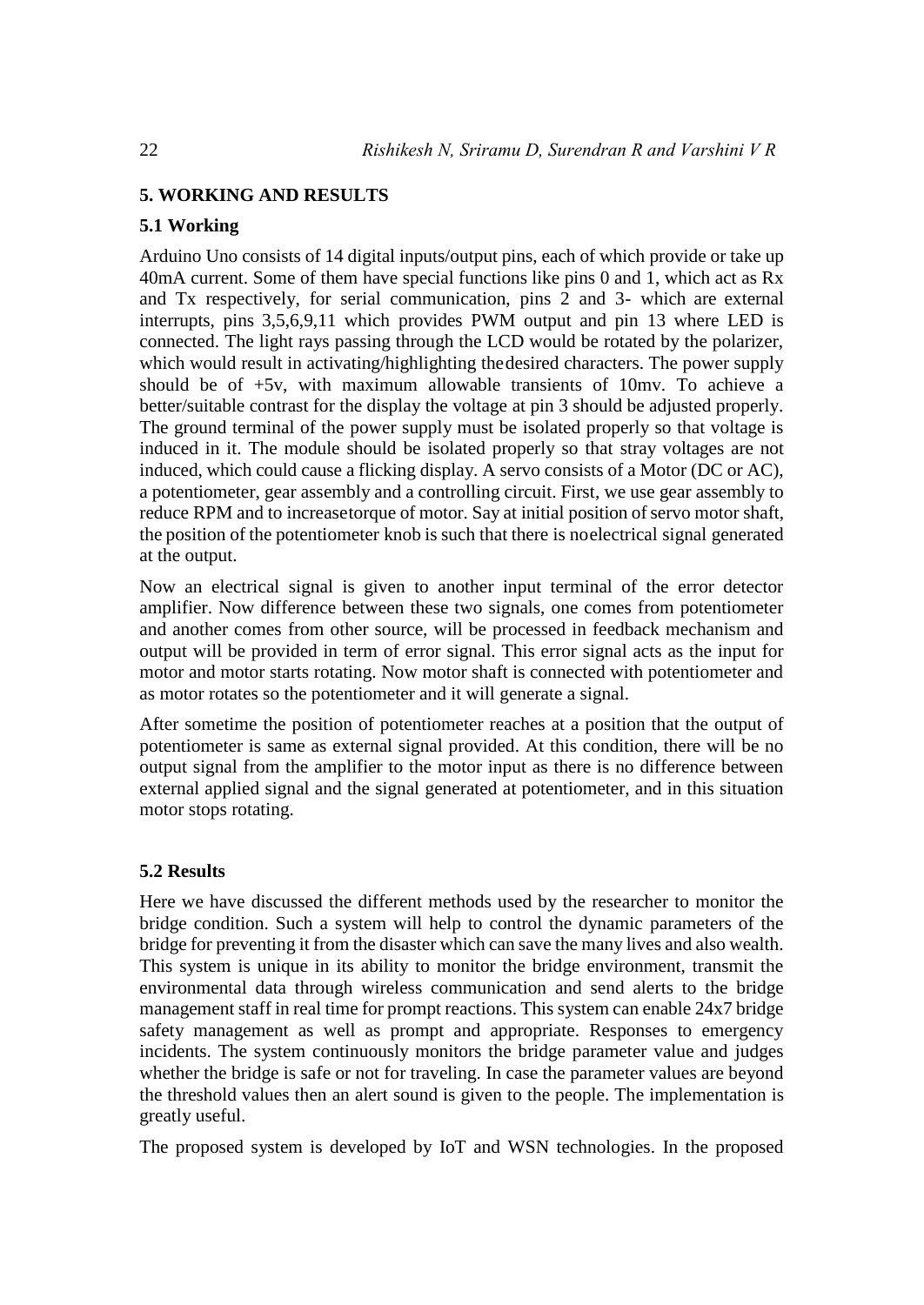system, the hardware module consists of a weight sensor, vibration sensor, water force sensor, Wi-Fi module, and ARM microcontroller. This system detects the load of vehicles and if the value rises above threshold, it generates an alarm. If the value rises above the particular value, it sends the notification message and the values are displayed in the LCD display. Then the barrier gate is used to close the entry way if anything happens in the bridge for that we used the DC Motor to close the gate.



**Fig 5.1** Prototype Model

# **6. CONCLUSION AND FUTURE SCOPE**

In this paper, the working of Bridge Monitoring and alert generation system using IoT, we can display data using LCD display and IOT when there are signs of collapsing the bridge. This system will help to reduce major disasters in future. This system can save the lives of many people. The IoT integrated with the sensors presents the solution for the damage detection in bridges. The proposed system can give information about the change in angle of the bridge. A bridge monitoring system is needed for public safety. Such system can be designed using TCP/IP protocol for connection between sensor and Arduino, Wi-Fi module. The principal objective is to detect the damages in bridges by the use of sensor network. The Internet of things integrated with the sensors presents a solution for damage in bridge health monitoring.

# **REFERENCE**

- [1] Y. Sun, "Research on the Railroad Bridge Monitoring Platform Based on the Internet of Things," International Journal of Control and Automation, vol. 7, no. 1, pp. 401–408, 2014.
- [2] P. Kinney, "ZigBee technology: Wireless control that simply works, 2003." 2003.
- [3] K. Gill, S.-H. Yang, F. Yao, and X. Lu, "A zigbee-based home automation system," IEEE Transactions on Consumer Electronics, vol. 55, no. 2, 2009.